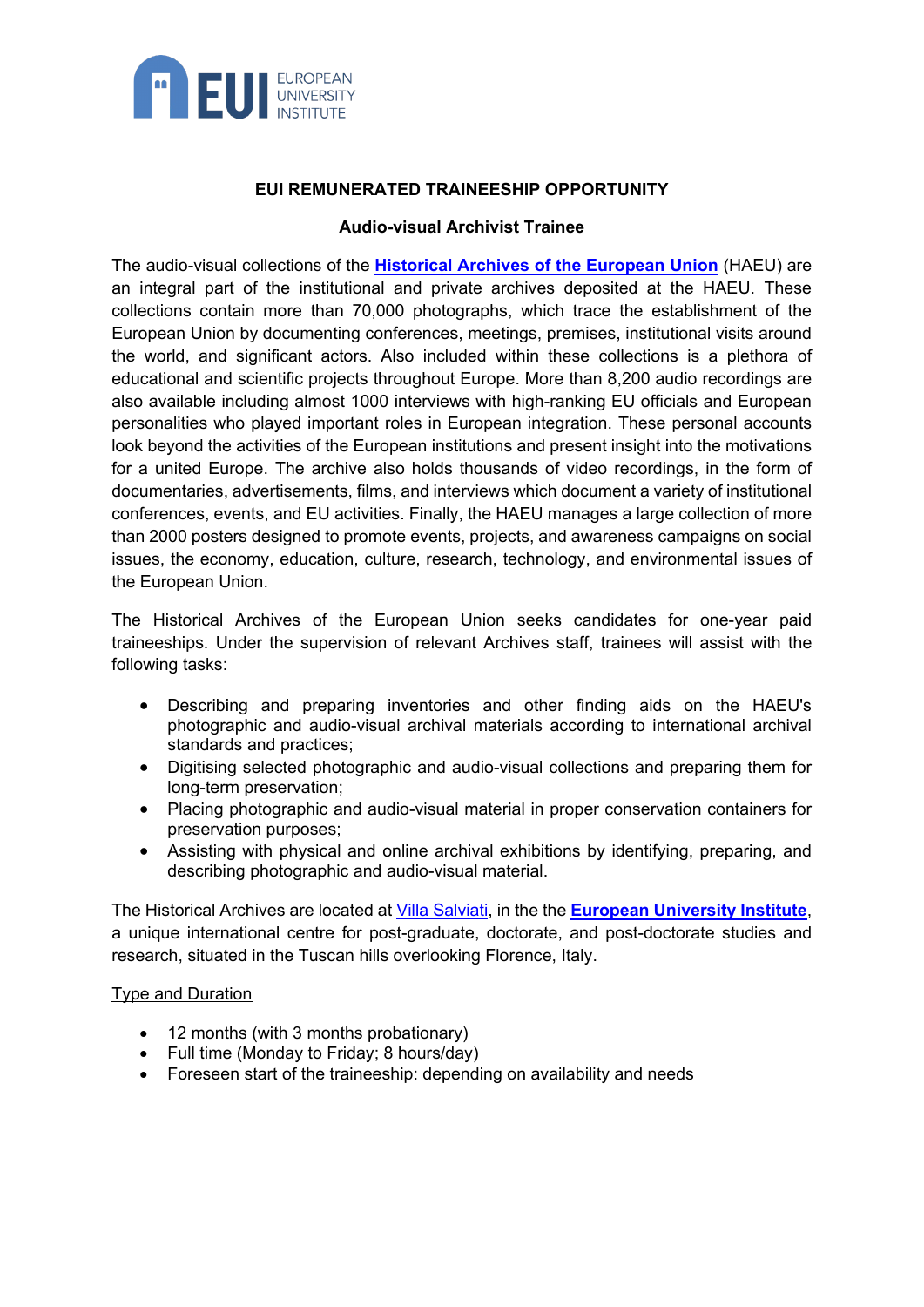## Conditions for Eligibility

Candidates must:

• Be nationals of a European Union member state, or of a candidate country which benefits from a pre-accession strategy (nationals of non-member states may be accepted on the basis of a specific agreement of the Secretary General);

## AND

- Are studying for a first (post-secondary education) degree and are in the process of obtaining the qualification; OR
- Are involved in a vocational training programme; OR
- Have obtained the above qualification no longer than 18 months prior to the beginning of the traineeship;
- Have a good knowledge of one of the EUI's official languages and a satisfactory knowledge of another language, taking into account that English, French and Italian are the main working languages at the Institute.

All rules governing the traineeship refer to the [President's Decision no.39/2013](https://www.eui.eu/Documents/AboutEUI/JobOpportunities/Presidents-Decision-392013.pdf)

## **IMPORTANT: please note that candidates who do not meet the conditions above should not apply and may not receive any response if they choose to do so.**

#### Qualifications required

- Candidates must hold a degree or post-graduate diploma in information, archives/records management, or photographic studies (obtained no more than eighteen months prior to traineeship start date). Candidates who are currently obtaining these qualifications will also be considered
- Demonstrate a strong interest in audio-visual archives
- Knowledge of IT tools (Office, databases) and archival description standards (ISAD/ ISAAR/ EAD)
- Excellent communication skills
- Ability to work in an international team
- Knowledge of English and a good knowledge of a second EU language

#### Advantageous

• Knowledge of software on audio-visual management (viewers, editors, DAMs or CMSs) will be an asset

#### Grant and benefits

- Maintenance grants of **1.380 Euros** per month (subject to a yearly adjustment, as specified on the [Traineeship webpage\)](https://www.eui.eu/About/JobOpportunities/Traineeships);
- A discount of 40 per cent for one lunch per day at the EUI canteen;
- A remunerated trainee who is recruited from outside Florence is entitled to the reimbursement of travel expenses actually incurred at the beginning and the end of the traineeship;